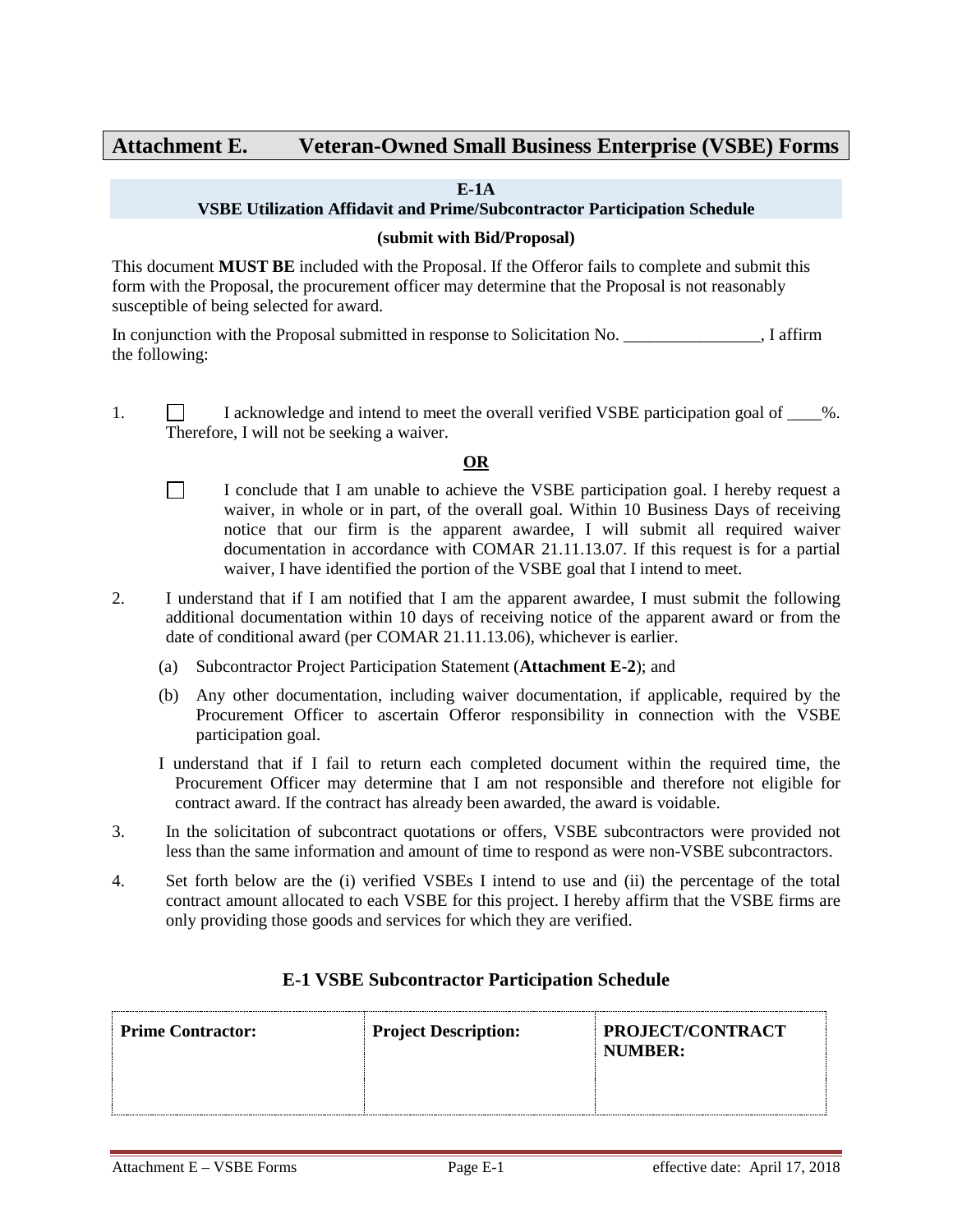List Information for Each Verified VSBE Prime Contractor or Subcontractor On This Project

| Name of Veteran-Owned Firm:   | <b>DUNS Number:</b>                  |  |  |
|-------------------------------|--------------------------------------|--|--|
|                               | Description of work to be performed: |  |  |
| Percentage of Total Contract: |                                      |  |  |
| Name of Veteran-Owned Firm:   | <b>DUNS Number:</b>                  |  |  |
|                               | Description of work to be performed: |  |  |
| Percentage of Total Contract: |                                      |  |  |
| Name of Veteran-Owned Firm:   | <b>DUNS Number:</b>                  |  |  |
|                               | Description of work to be performed: |  |  |
| Percentage of Total Contract: |                                      |  |  |
| Name of Veteran-Owned Firm:   | <b>DUNS Number:</b>                  |  |  |
|                               | Description of work to be performed: |  |  |
| Percentage of Total Contract: |                                      |  |  |
| Name of Veteran-Owned Firm:   | <b>DUNS Number:</b>                  |  |  |
|                               | Description of work to be performed: |  |  |
| Percentage of Total Contract: |                                      |  |  |
| Name of Veteran-Owned Firm:   | <b>DUNS Number:</b>                  |  |  |
|                               | Description of work to be performed: |  |  |
| Percentage of Total Contract: |                                      |  |  |
| Name of Veteran-Owned Firm:   | <b>DUNS Number:</b>                  |  |  |
|                               | Description of work to be performed: |  |  |
| Percentage of Total Contract: |                                      |  |  |

Continue on a separate page, if needed.

### **SUMMARY**

# **TOTAL VSBE Participation: \_\_\_\_\_\_\_\_\_\_\_%**

I solemnly affirm under the penalties of perjury that the contents of this Affidavit are true to the best of my knowledge, information, and belief.

#### PLEASE PRINT OR TYPE

| Company:                               |
|----------------------------------------|
| Company Name (please print or type)    |
| <b>Printed Name:</b>                   |
| <b>Printed Name</b>                    |
| Title:                                 |
| Title                                  |
| Address:                               |
|                                        |
| Company Address                        |
| By:                                    |
| Signature of Authorized Representative |
| Date:                                  |
| Date                                   |
|                                        |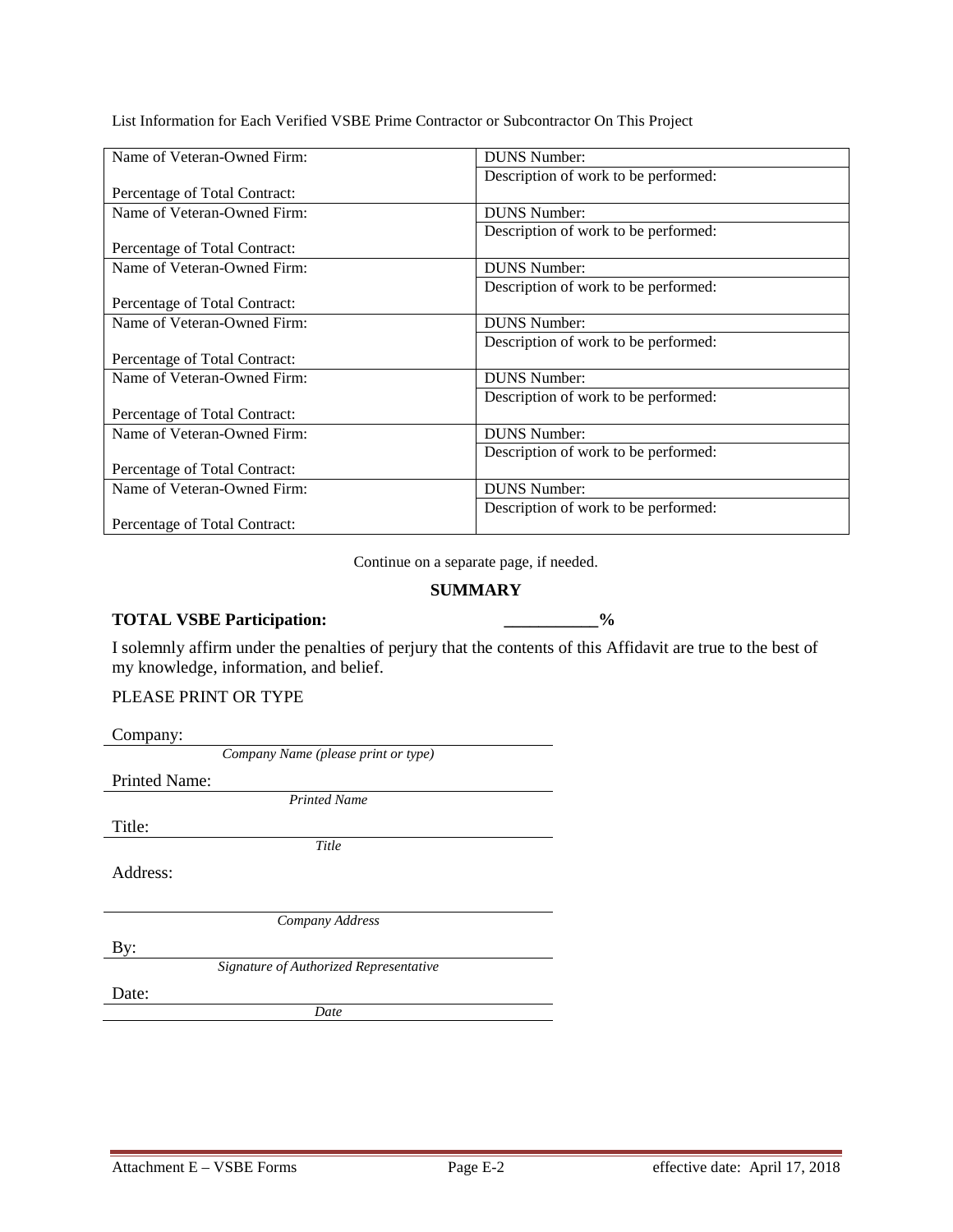|                                                                                                                                                                                           | <b>VSBE Subcontractor Unavailability Certificate</b> | $E-1B$                                          |                                                                                                             |
|-------------------------------------------------------------------------------------------------------------------------------------------------------------------------------------------|------------------------------------------------------|-------------------------------------------------|-------------------------------------------------------------------------------------------------------------|
| 1. It is hereby certified that the firm of                                                                                                                                                |                                                      |                                                 |                                                                                                             |
|                                                                                                                                                                                           |                                                      | (Name of Veteran-owned firm)                    |                                                                                                             |
| located at<br>(Number)                                                                                                                                                                    |                                                      | (Street)                                        |                                                                                                             |
| (City)                                                                                                                                                                                    |                                                      | (State)                                         | (Zip)                                                                                                       |
| was offered an opportunity to bid on Solicitation No.                                                                                                                                     |                                                      | < <solicitationnumber>&gt;</solicitationnumber> |                                                                                                             |
| 1n                                                                                                                                                                                        | County by                                            | (Name of Prime Contractor's Firm)               |                                                                                                             |
|                                                                                                                                                                                           |                                                      |                                                 |                                                                                                             |
| 2.<br>a Proposal for this project for the following reason(s):                                                                                                                            |                                                      |                                                 | (Veteran-owned Firm), is either unavailable for the work/service or unable to prepare                       |
|                                                                                                                                                                                           |                                                      |                                                 |                                                                                                             |
| (Signature of Veteran-owned firm's VSBE<br><b>Representative</b> )                                                                                                                        |                                                      | (Title)                                         | (Date)                                                                                                      |
| $(USDVA \#)$                                                                                                                                                                              |                                                      | (Telephone #)                                   |                                                                                                             |
|                                                                                                                                                                                           |                                                      |                                                 |                                                                                                             |
| 3.<br>owned firm.                                                                                                                                                                         |                                                      |                                                 | To be completed by the prime contractor if Section 2 of this form is not completed by the veteran-          |
| To the best of my knowledge and belief, said Veteran-Owned Small Business Enterprise is either<br>request for a price Proposal and has not completed the above portion of this submittal. |                                                      |                                                 | unavailable for the work/service for this project, is unable to prepare a Proposal, or did not respond to a |
| (Signature of Prime Contractor)                                                                                                                                                           |                                                      | (Title)                                         | (Date)                                                                                                      |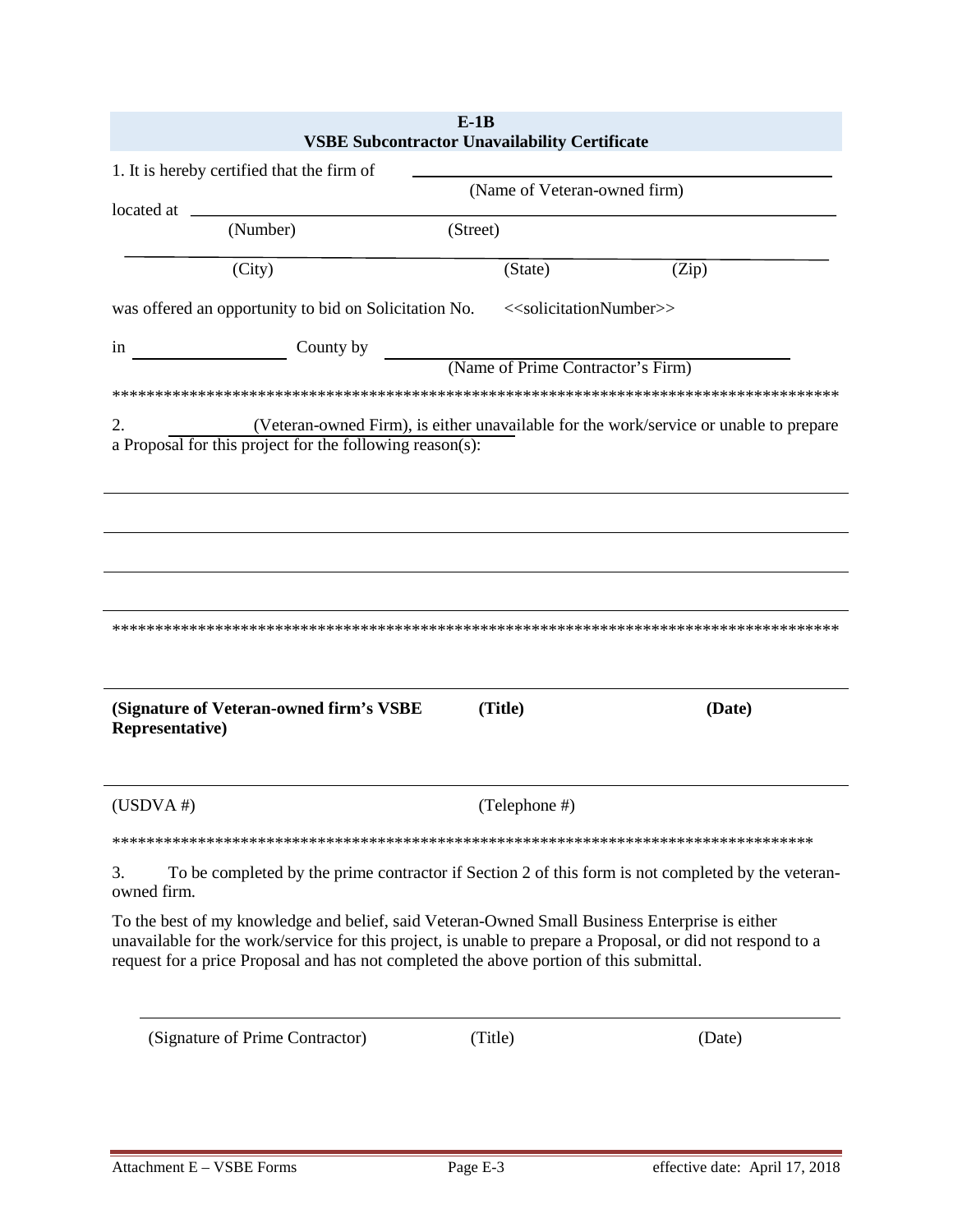#### **E-2 VSBE Subcontractor Participation Statement**

*Please complete and submit one form for each verified VSBE listed on E-1 within 10 Business Days of notification of apparent award.*

\_\_\_\_\_\_\_\_\_\_\_\_\_\_\_\_\_\_\_ (prime contractor) has entered into a contract with

\_\_\_\_\_\_\_\_\_\_\_\_\_\_\_\_\_\_\_\_\_\_\_\_\_\_\_\_ (subcontractor) to provide services in connection with the Solicitation

described below.

| Prime Contractor (Firm Name, Address, Phone):                 | Project Description: << project Description >> |
|---------------------------------------------------------------|------------------------------------------------|
| Project Number: < <solicitation number="">&gt;</solicitation> | Total Contract Amount: \$                      |
| Name of Veteran-Owned Firm:                                   | <b>DUNS Number:</b>                            |
| Address:                                                      | FEIN:                                          |
| Work to Be Performed:                                         |                                                |
| Percentage of Total Contract Amount:                          | Total Subcontract Amount: \$                   |

The undersigned Prime Contractor and Subcontractor hereby certify and agree that they have fully complied with the State Veteran-Owned Small Business Enterprise law, State Finance and Procurement Article, Title 14, Subtitle 6, Annotated Code of Maryland.

| <b>Prime Contractor</b>                | <b>Subcontractor</b>                   |
|----------------------------------------|----------------------------------------|
| Printed Name:                          | Printed Name:                          |
| <b>Printed Name</b>                    | <b>Printed Name</b>                    |
| Title:                                 | Title:                                 |
| <b>Printed Title</b>                   | Title                                  |
| By:                                    | By:                                    |
| Signature of Authorized Representative | Signature of Authorized Representative |
| Date:                                  | Date:                                  |
| Date                                   | Date                                   |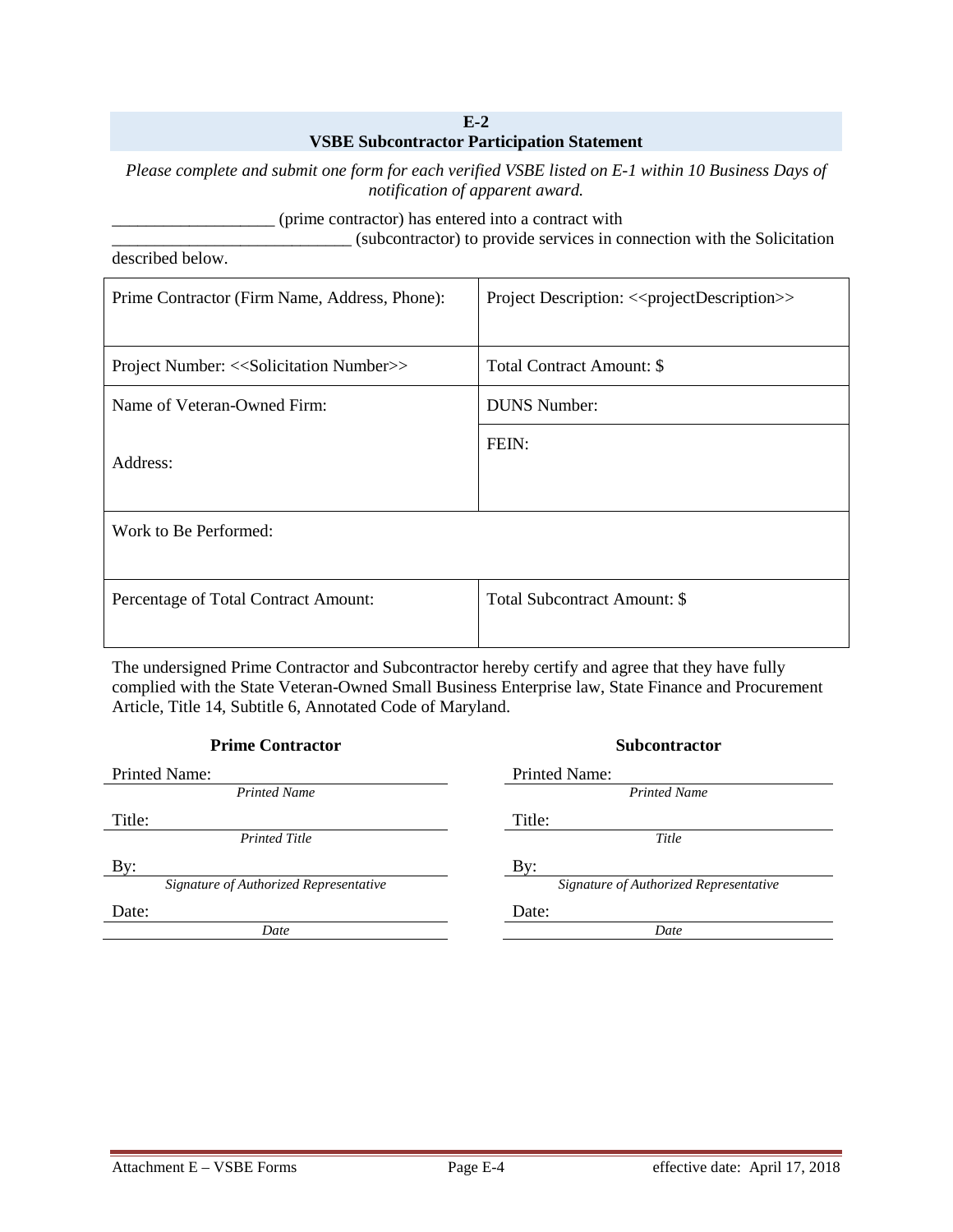#### **E-3 Veterans Small Business Enterprise (VSBE) Participation VSBE Prime Contractor Paid/Unpaid Invoice Report**

| Report #:                                                                                                                                                                         | Contract #: < <solicitationnumber>&gt;</solicitationnumber>     |
|-----------------------------------------------------------------------------------------------------------------------------------------------------------------------------------|-----------------------------------------------------------------|
| Reporting Period (Month/Year):                                                                                                                                                    | Contracting Unit: < <issuingagencyname>&gt;</issuingagencyname> |
| Prime Contractor: Report is due to the Contract Monitor<br>by the 10th of the month following the month the services<br>were provided.<br>Note: Please number reports in sequence | Contract Amount:                                                |
|                                                                                                                                                                                   | <b>VSBE Subcontract Amt:</b>                                    |
|                                                                                                                                                                                   | Project Begin Date:                                             |
|                                                                                                                                                                                   | Project End Date:                                               |
|                                                                                                                                                                                   | Services Provided:                                              |

| Prime Contractor: |                                         | <b>Contact Person:</b>                             |    |                                                     |               |  |  |
|-------------------|-----------------------------------------|----------------------------------------------------|----|-----------------------------------------------------|---------------|--|--|
| Address:          |                                         |                                                    |    |                                                     |               |  |  |
| City:             |                                         |                                                    |    | State:                                              | ZIP:          |  |  |
| Phone:            |                                         | FAX:                                               |    | E-mail:                                             |               |  |  |
|                   | <b>VSBE Subcontractor Name:</b>         |                                                    |    | <b>Contact Person:</b>                              |               |  |  |
| Phone:            |                                         | FAX:                                               |    | E-mail:                                             |               |  |  |
|                   | <b>Subcontractor Services Provided:</b> |                                                    |    |                                                     |               |  |  |
|                   | above during this reporting period:     | List all payments made to VSBE subcontractor named |    | List dates and amounts of any outstanding invoices: |               |  |  |
|                   | <b>Invoice #</b>                        | Amount                                             |    | <b>Invoice #</b>                                    | <b>Amount</b> |  |  |
| 1.                |                                         |                                                    | 1. |                                                     |               |  |  |
| 2.                |                                         | 2.                                                 |    |                                                     |               |  |  |
| 3.                |                                         |                                                    | 3. |                                                     |               |  |  |
| 4.                |                                         |                                                    | 4. |                                                     |               |  |  |
|                   | <b>Total Dollars Paid: \$</b>           |                                                    |    | <b>Total Dollars Unpaid: \$</b>                     |               |  |  |

- If more than one VSBE subcontractor is used for this contract, you must use separate **Attachment E-3** forms.
- **Return one copy (hard or electronic) of this form to the following addresses (electronic copy with signature and date is preferred):**

| < <contractmonitorname>&gt;</contractmonitorname>       | < <issuingagencyname>&gt;</issuingagencyname>                   |
|---------------------------------------------------------|-----------------------------------------------------------------|
| <b>Contract Monitor</b>                                 | Contracting Unit                                                |
| < <contractmanageraddress>&gt;</contractmanageraddress> |                                                                 |
| <b>Address</b>                                          | City, State Zip                                                 |
| < <contractmanageremail>&gt;</contractmanageremail>     | < <contractmanagerphonenumber>&gt;</contractmanagerphonenumber> |
| Email                                                   | <b>Phone Number</b>                                             |
|                                                         |                                                                 |
| Contractor Signature (Required)                         | Date                                                            |